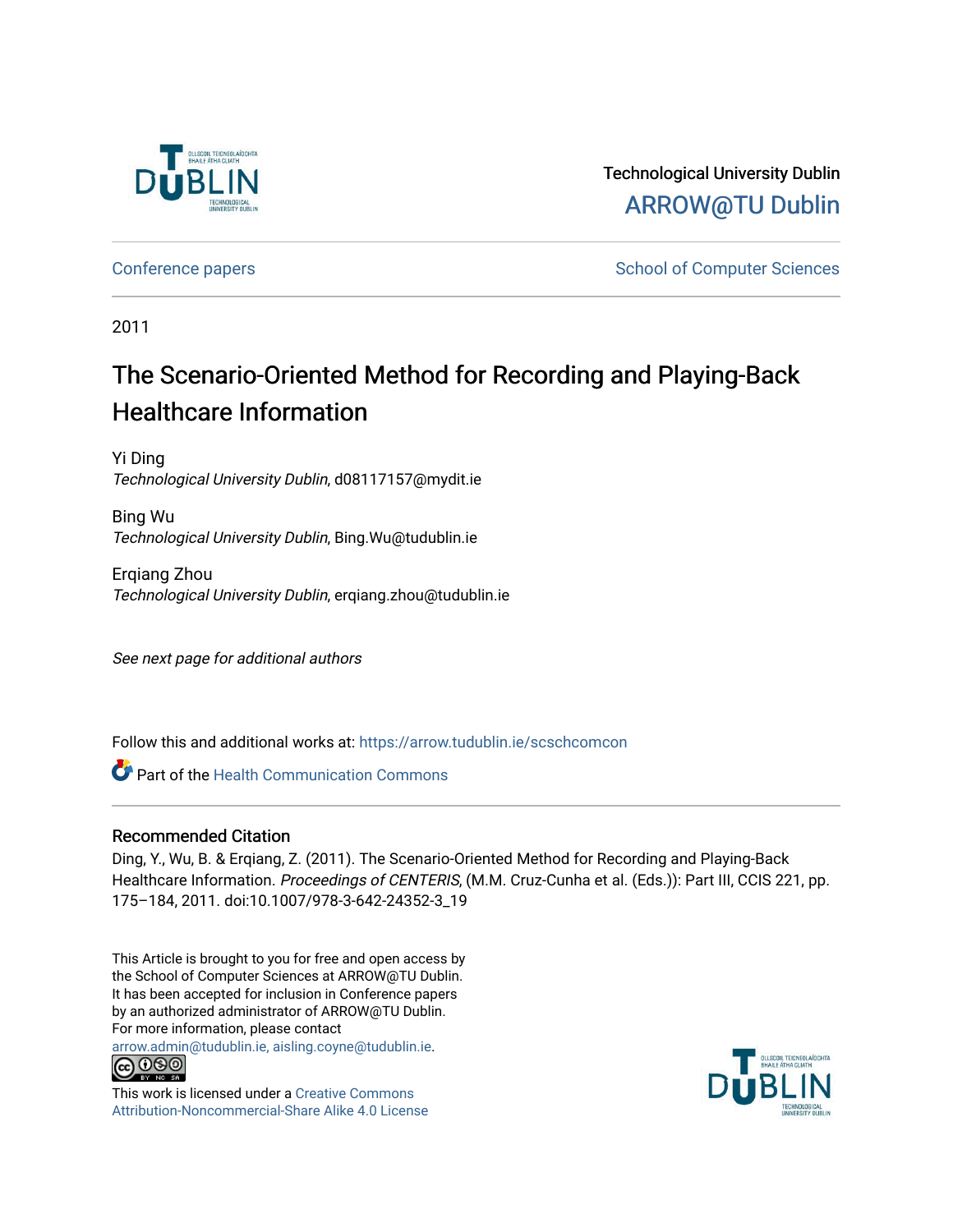# Authors

Yi Ding, Bing Wu, Erqiang Zhou, and Jianfeng Wu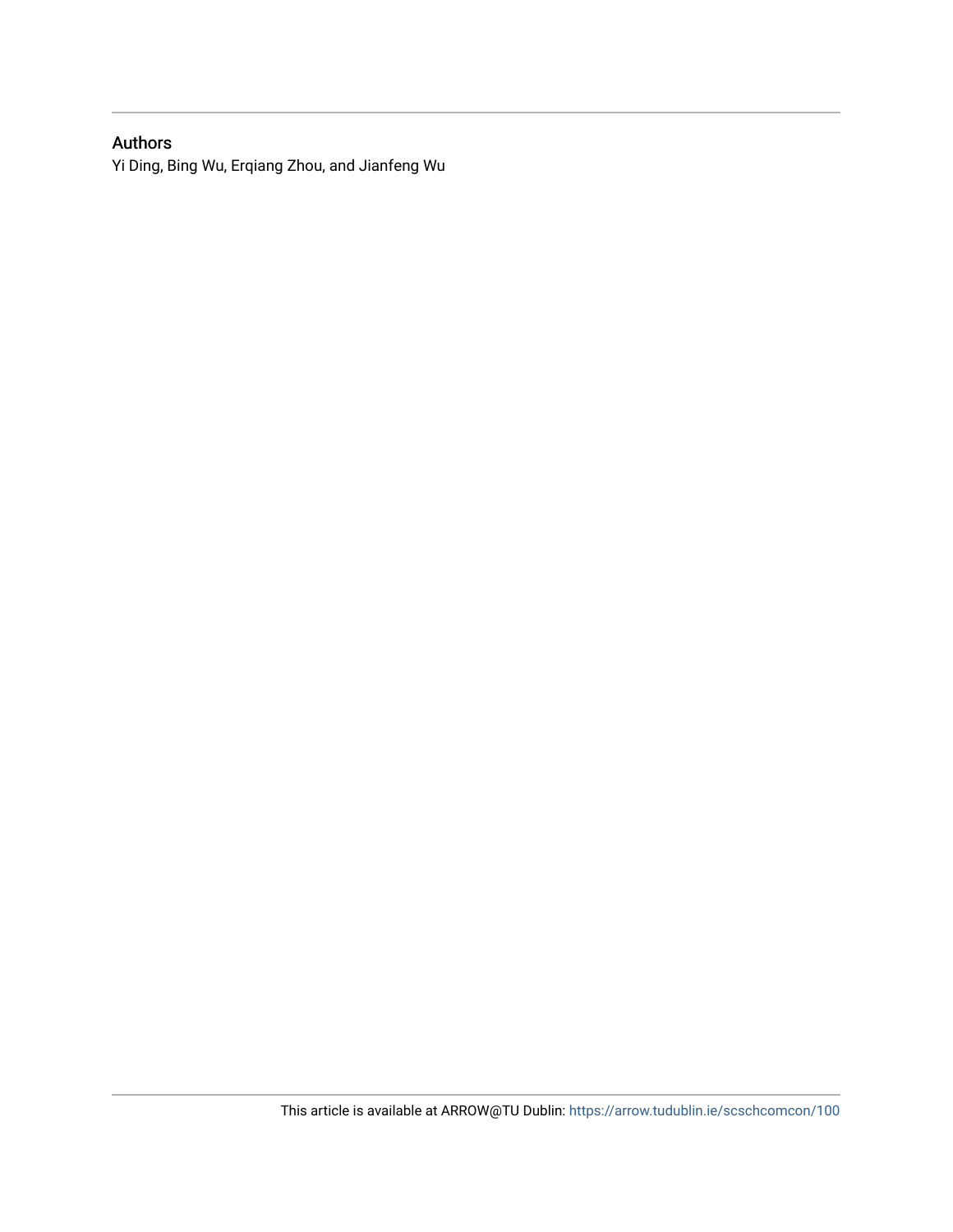# **The Scenario-Oriented Method for Recording and Playing-Back Healthcare Information**

Yi Ding, Bing Wu, Erqiang Zhou, and Jianfeng Wu

K-Camp, School of Computing, DIT, Kevin Street, Dublin 8, Ireland {yi.ding,jianfeng.wu}@mydit.ie, {bing.wu,erqiangzhou}@dit.ie

**Abstract.** This paper proposes a new method, called the *scenario-oriented method*, to support the idea of recording and replaying the healthcare information such that the reporting and decision-support capabilities can be enhanced. In order to play back the changing history of certain information units, the scenario-oriented method attempts to organize related information and knowledge elements as a *context* so that the history of real medical activity can be recorded, and then be queried as a continuous, on-the-fly, understandable and playing-back information scenario through replay operations.

**Keywords:** Scenario-oriented, Replaying, Healthcare.

### **1 Introduction**

Due to the increasing demand for reduced cost and improved quality of service in healthcare, the computerization of *Clinical Practice Guidelines* (CPGs) has been promoted. For computerized information systems implemented to manage such *CPGs*, a key goal is to facilitate the process of retrieving specific information unit so as to review its whole changing history, such as, replaying a medical patient plan produced during the treatment of disease according to certain clinical guidelines. The *replaying* ability enhances the reporting and decision-support capabilities in the organization. Current large-scale information systems are designed to support the general queries (e.g. querying relational data, or retrieving parts/whole of documents, etc.) and lack of the ability to review the history information. As a result, users are often unable to obtain the history of a desired specific information unit within a well-defined subject area. This fact led to the proposed approach in this paper so as to enhance the specific querying capabilities (replay) of computerized information system.

This paper proposes a new method, called *scenario-oriented method*, which attempts to organize/reorganize all medical information and knowledge elements that would constitute a meaningful domain information scenario such that the real medical activities can be recorded and then replayed dynamically in future. One of the benefits of this method is that users can effectively [vie](#page-11-0)w the day-to-day medical activities as a continuous, on-the-fly information scenario through a *Replay Scenario* statement, which combines a query-response approach and information visualization techniques.

The rest of this paper is organized as follows: Section 2 presents the related work. Section 3 gives an overview of the scenario-oriented method. Section 4 gives a Microalbuminuria Protocol (MAP) case study. Section 5 outlines an implementation architecture to realizing the scenario-oriented method. Section 6 concludes this paper.

M.M. Cruz-Cunha et al. (Eds.): CENTERIS 2011, Part III, CCIS 221, pp. 175–184, 2011. © Springer-Verlag Berlin Heidelberg 2011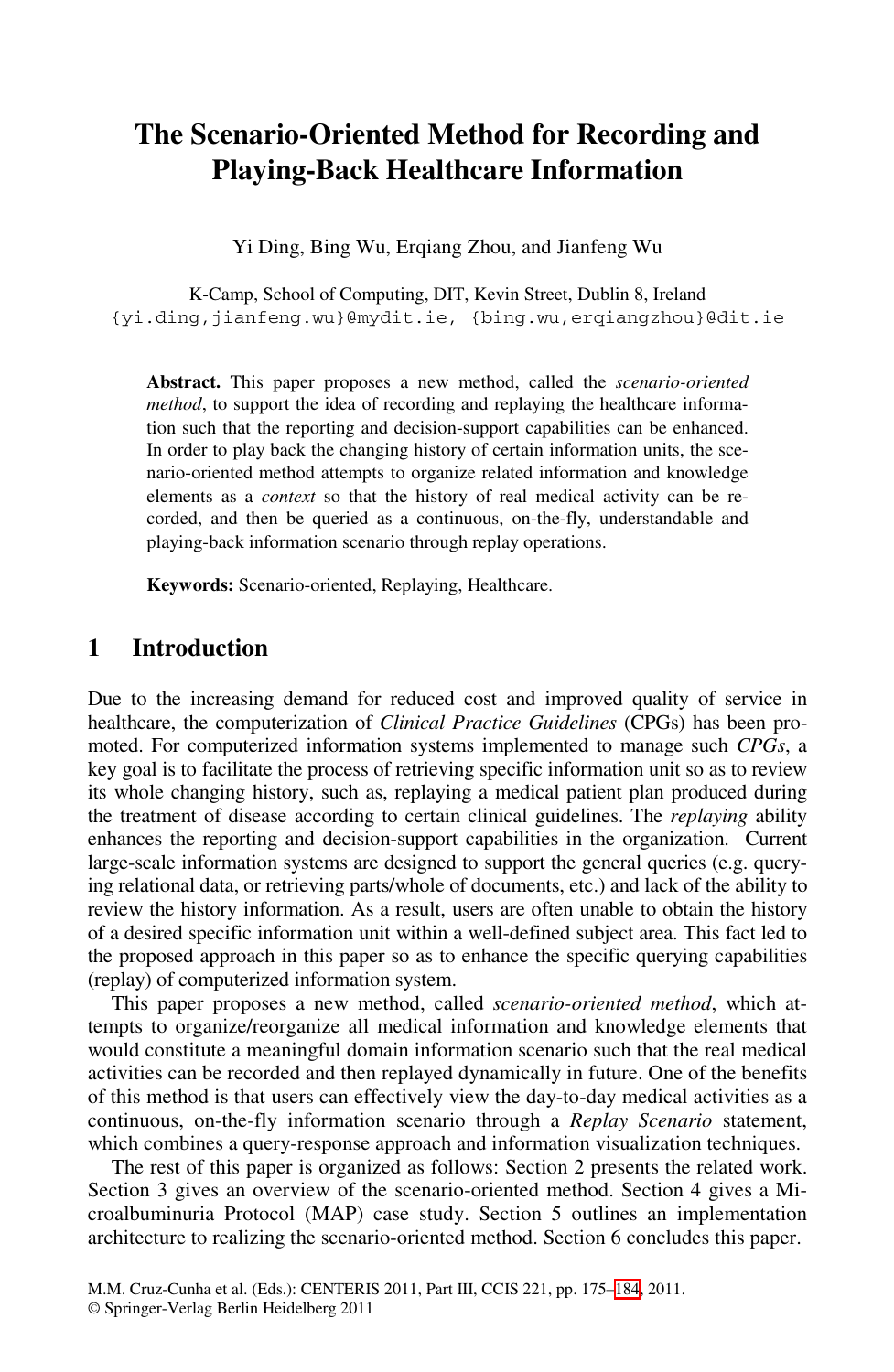## **2 Related Work**

Since 1980s, research in Human Computer Interaction (HCI) has used scenarios as representation of system requirements to improve the communication between developers and users [1]. There is a great variety of scenario usages in many different disciplines. One typical usage is scenario-based information retrieval, which has been extensively explored in the field of seeking information from medical text [2,3,4,5]. In retrieving medical text, users are often interested in answers relevant to certain scenarios, scenarios that correspond to common tasks in medical practice. Current information systems do not provide efficient way to fulfil this requirement.

Facing with this challenge, Becher et al. [2] presented a user interface of summarization system for physicians in Bone Marrow Transplantation. The interface has users' state well-articulated questions that serve as summarization target and basis for retrieval queries, and it displays summarization results in an organization that fits the user's situation. A scenario forms with intermediary structures, which is a detailed interpretation for summarizing and an abridged one for IR, has been developed to mediate between the users' and the system perspective. Within these interpretations, the form itself is represented by constants, the user query provides variables.

Chu et al. [3] developed a scenario-based digital medical library which consists of scenario-based proxies, context-sensitive navigation and matching, content correlation of documents, and user models. The use of scenario based proxies here refers to relevant information can be obtained by direct access and similar-to search or content correlation links of the information sources. By using scenarios, this research aims at providing more focused searching thus to be more specific to the patient's medical condition.

Liu et al. [4,5] proposed a knowledge-based query expansion method that exploits the UMLS knowledge source to append the original query with additional terms that are specifically relevant to the query's scenario. Here, scenario-specific queries represent a special type of queries that frequently appear in medical free-text retrieval. That is, a scenario consists of several existing queries. This paper only used a knowledge-based query expansion method to improve the retrieval performance for such kind of queries.

Except for using scenario in retrieving medical text, Strasunskas and Tomassen [6] proposed a scenario-driven information retrieval approach to complement rule-based monitor of subsea production, which could be seen as a kind of view-based search. Because not all possible cases can be encoded in rules beforehand and precision of retrieving information is very important, the information retrieval should be adjusted to the scenario. Strasunskas and Tomassen first described the information and knowledge resources that enable users to formulate task-specific queries and then presented how system automatically formulates a query that is sent to a vector-space model information retrieval engine.

In Shen et al. [7], a scenario-oriented recommendation system was developed to help people to determine the ideal productions even when users don't necessarily know exactly what product characteristics they are looking for. Shen et al. used a common-sense reasoning system to map between the goals stated by the user, and possible characteristics of the product that might be relevant. Scenario-oriented recommendation breaks down boundaries between products' categories, finds the first example for existing techniques, and helps promote the independent brands.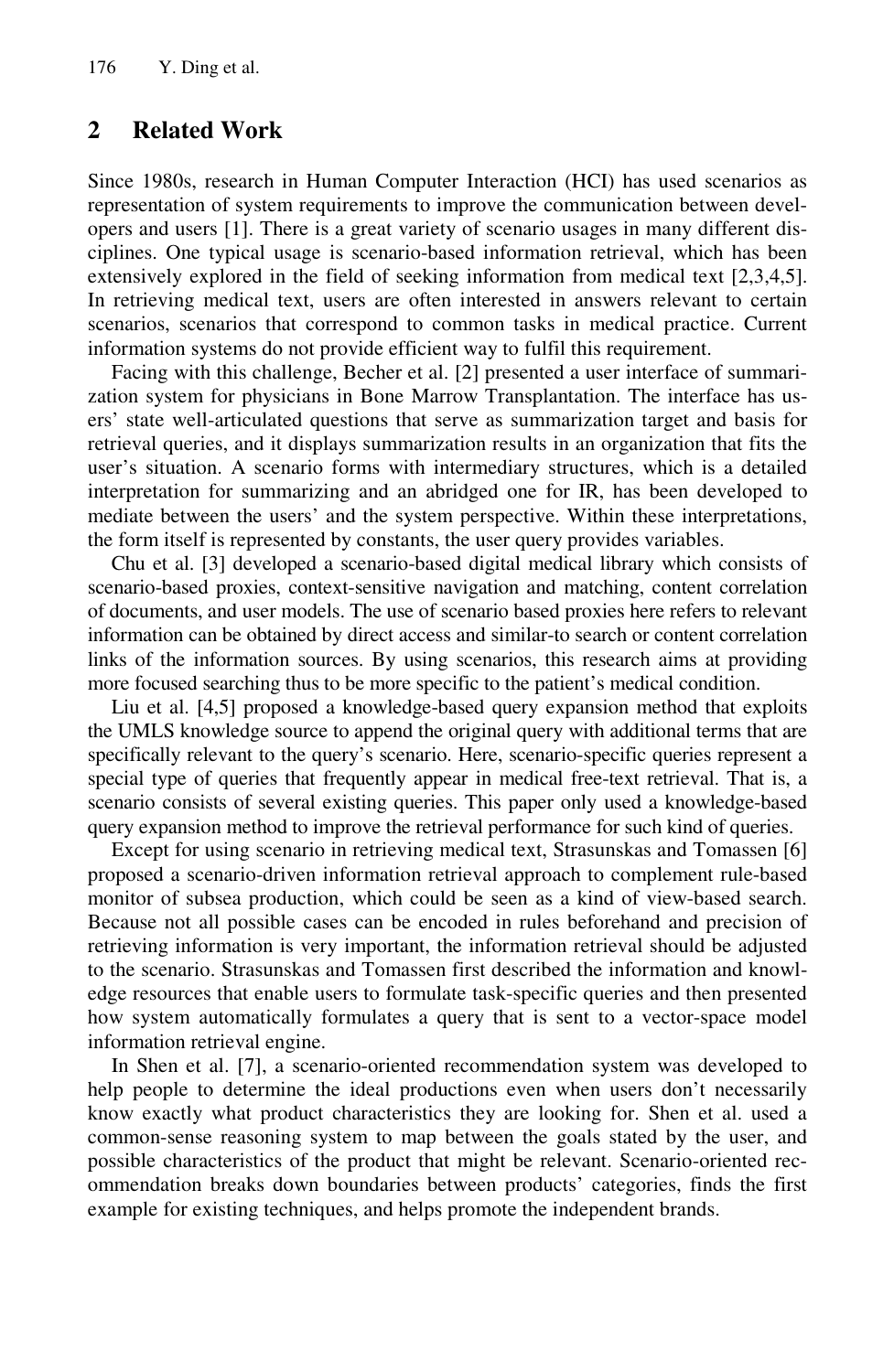Overall, a very few reviewed search methods provide the ability to review the changing history of specific information units. More importantly, the reviewed approaches don't provide the support for end users to dynamically construct the complete information scenario formed by the effects of the data/information changes and to record & replay the information scenario as a whole. Experienced from our earlier work [8,9,10,11,12,13,14] suggests that presentation, analysis and review of information can be significantly simplified and enhanced through a new paradigm that combines information visualization with allowing information to be managed, played and replayed in a dynamic and interactive manner on the basis of a formally constructed and meaningful domain information scenario.

#### **3 An Overview of Scenario-Oriented Method**

In this research, a scenario is defined as *a structure description of multi-dimensional information clusters to express the sequence and/or linkage of real practices computerised in an information system*.

The basic idea behind the *scenario* is that, in order to trace the changing history of certain information unit, the specific information unit should be put into *context* to reveal how it evolved and how it interacted with other information units in an application domain. Therefore, the default semantics of scenario, which is used to represent the real medical activity, is interpreted as "*who did what operated by whom in what time and where, under what condition and for what reason"*. Scenario can be either *simple* or *complex*. A simple scenario just describes one specific medical activity, such as, *patient\_take\_urine\_test*. But it can't give global descriptions of an application domain. Thus, a complex scenario is developed to represent a complex activity of a certain application domain. For example, a scenario about a patient therapy history is a complex scenario, which consists of several test-taking events or other treatment events. A complex scenario is composed of different existing scenarios (simple or complex) in order to show the dependencies and interactions in the application domain.

In order to facilitate the process of replaying healthcare information by following the scenario-oriented method, a scenario model together with a specification language is developed. This scenario model is mainly used to specify what to be recorded and how they are linked – this will be helpful for the future play-back and query as the structural link at the conceptual level of the information unit are specified (so a querying path at conceptual level can be decided at this level without concerning to logical or lower levels).

A scenario language is also investigated and developed to support the scenariooriented method. The scenario language consists of two main components: a specification component and a query component. The specification component provides the ability to specify scenarios by following the structure of scenario. The query component provides a scenario-oriented query language that is used to manipulate and query scenario; it also supports the concept of replaying information scenario, by using a replay scenario statement in high-level and combing information visualization techniques, to help users to understand the domain information. The scenario language is a high-level, declarative and XML-based language. The grammar syntax is defined using the XML schema, and the scenario specifications are represented as an XML document.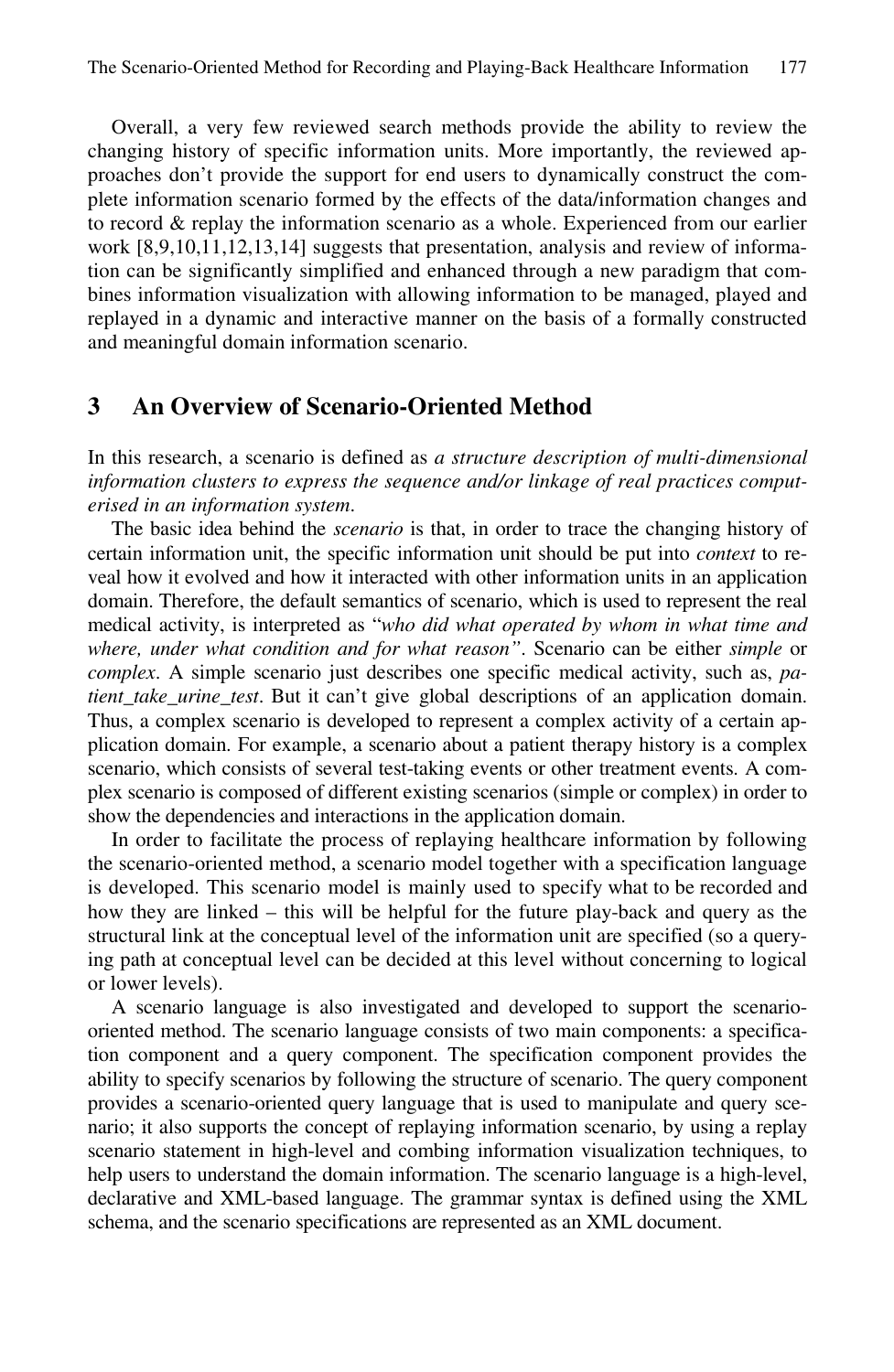# **4 Applying the Scenario-Oriented Method to Healthcare Information: A Case Study**

#### **4.1 Description of the Microalbuminuria Protocol**

The MAP, as shown in Figure 1, is a clinical protocol for the diagnosis and treatment of microalbuminuria in diabetes patient [9].



**Fig. 1.** State Chart for the Microalbuminuria Protocol

In the MAP case, there are several medical activities executed during disease management. These activities can be classified into: when patients are in the state of annual\_urine\_screening, they take Dip-Stick Urine (DSU) test; when patients are in the state of other infections screening, they take Urine Track Infection (UTI); patients take 24 Hour Creatine Clearance and Protein Loss (24CRCL\_PL) test based on the result of UTI; when patients are in the state of microalbuminuria screening, they take Albumin Creatine Ratio (ACR) test and Serum Creatine Ratio (SCR) test both; when patients are in the state of confirmed microalbuminuria, three activities Optimizing Glycaemic Control, checking Blood Pressure (BP) and prescribing Angiotsin Converting Enzyme Inhibitors (ACE) will be executed for patients; when patients are in the state of Nephrology Referral (NPH), they will get a Referral Note. The medical activity "patient take urine test" will be employed as a main example to explicitly illustrate how to use the scenario-oriented method for recording  $\&$  playing back healthcare information. The more details of MAP can be found in [9] and [11].

### **4.2 Applying the Scenario-Oriented Method to Healthcare Information**

Figure 2 shows the overall strategy of the scenario-oriented method for recording & playing-back healthcare information. Our method starts with requirement specification by using the structural model to express the components, attributes, and interrelationships within the system. The structural model is a 'network model', which could be seen as layered and connected ER model.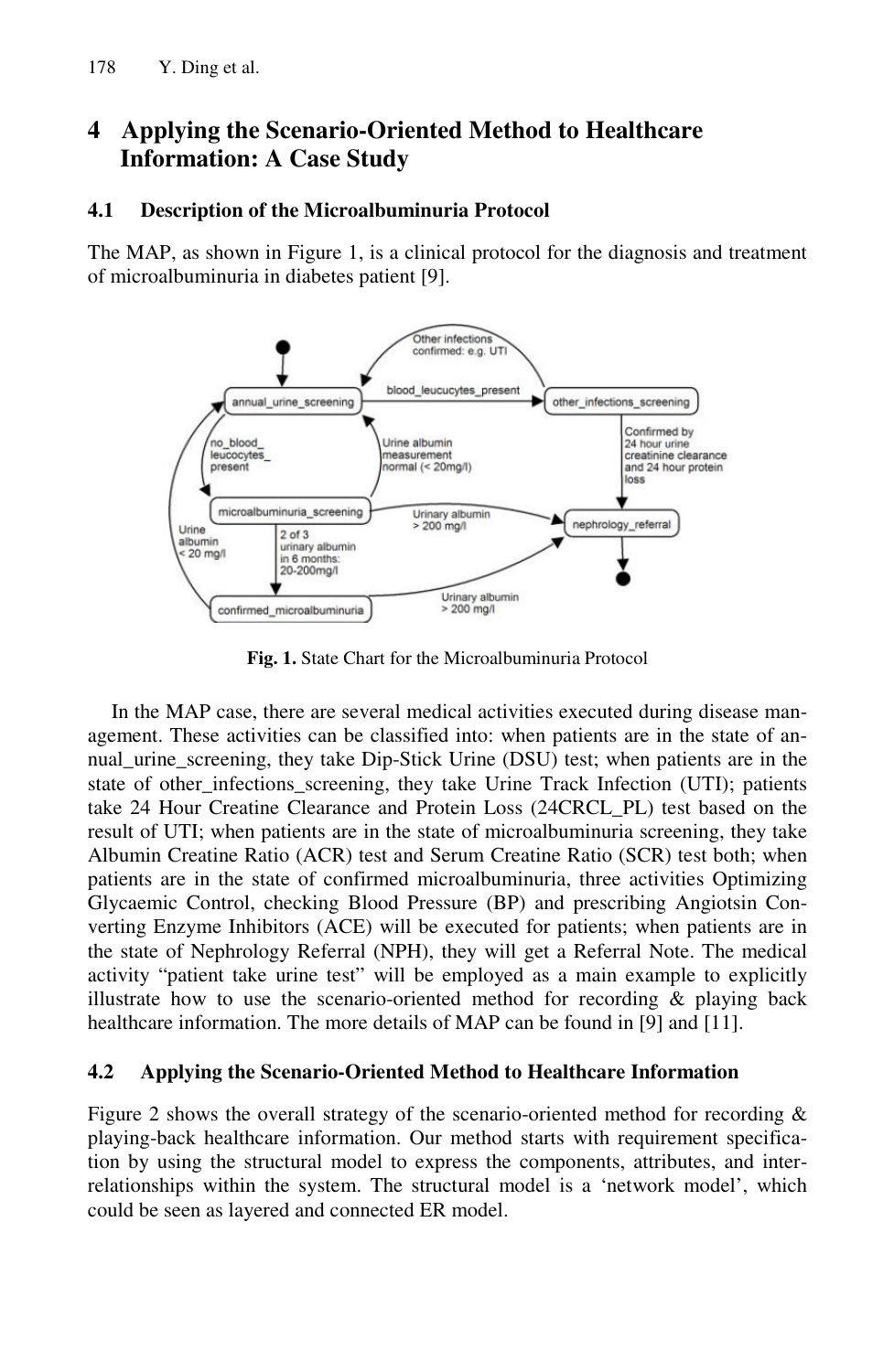**Query Vocabulary.** The *query* vocabulary will classify the identifiers (entities/objects/relationships) referred in the information system into six categories so as to reflect different angles/aspects of information scenarios. Such as, for a treatment activity that patients take urine test, the entity *patient* and entity *doctor* will be classified into *WhoList* to represent the people who execute the activity. The relationships *take* and *executed\_by* will be classified into *ActionList* to represent the action operated by people. *WhatList* includes entity *urine test*. Attribute *examine.begine\_time* and *examine.end\_time* will be classified into *WhenList*. Attribute *examine.location* is in *WhereList*. The constraint *dsu\_constraint* (only the status of patient is annual urine screening, patient could take dip-stick urine test) and rule *r\_dsu* (for the end of year, patient takes the urine test) are both classified into *RuleList*. Furthermore, each identifier classified into query vocabularies will be specified in the form of database schema so as to provide a way to store the information about these identifiers into data repositories.

**Scenario Space.** The *scenario space* defines/includes Pre-defined *scenarios* of concern, of which certain aspects will be recorded, and can be played-back during the running-time of the information system. It is constructed based on the structural model and query vocabulary by following the formal structure of scenario. The scenario space for the *patient\_take\_urine\_test* is presents in Figure 3. This is a personalized diagram derived from the structural model for MAP, which is only respect to the real medical activity about "patients take the urine test" in healthcare domain. And also, the elements *operated\_by*, *whom*, *constraint* and *cause* are added into this scenario space to capture the full semantics of a scenario from different angles. Thus, the semantics represented by this scenario can be interpreted as "*patient take urine test executed by doctor, in examine.location, from examine.begin\_time to examine.end\_time, in the condition of the dsu\_constraint and caused by r\_dsu*". The tag labelled for each block in scenario space, such as *who* in *patient* block, has two functionalities. One is to reveal this identifier selected from which vocabularies. The other semantics of tag is that, when labelling the tag at the upper left corner of block, the history information about this identifier will be recorded for later playing-back.



**Fig. 2.** The Flow Chat for Scenario-oriented Method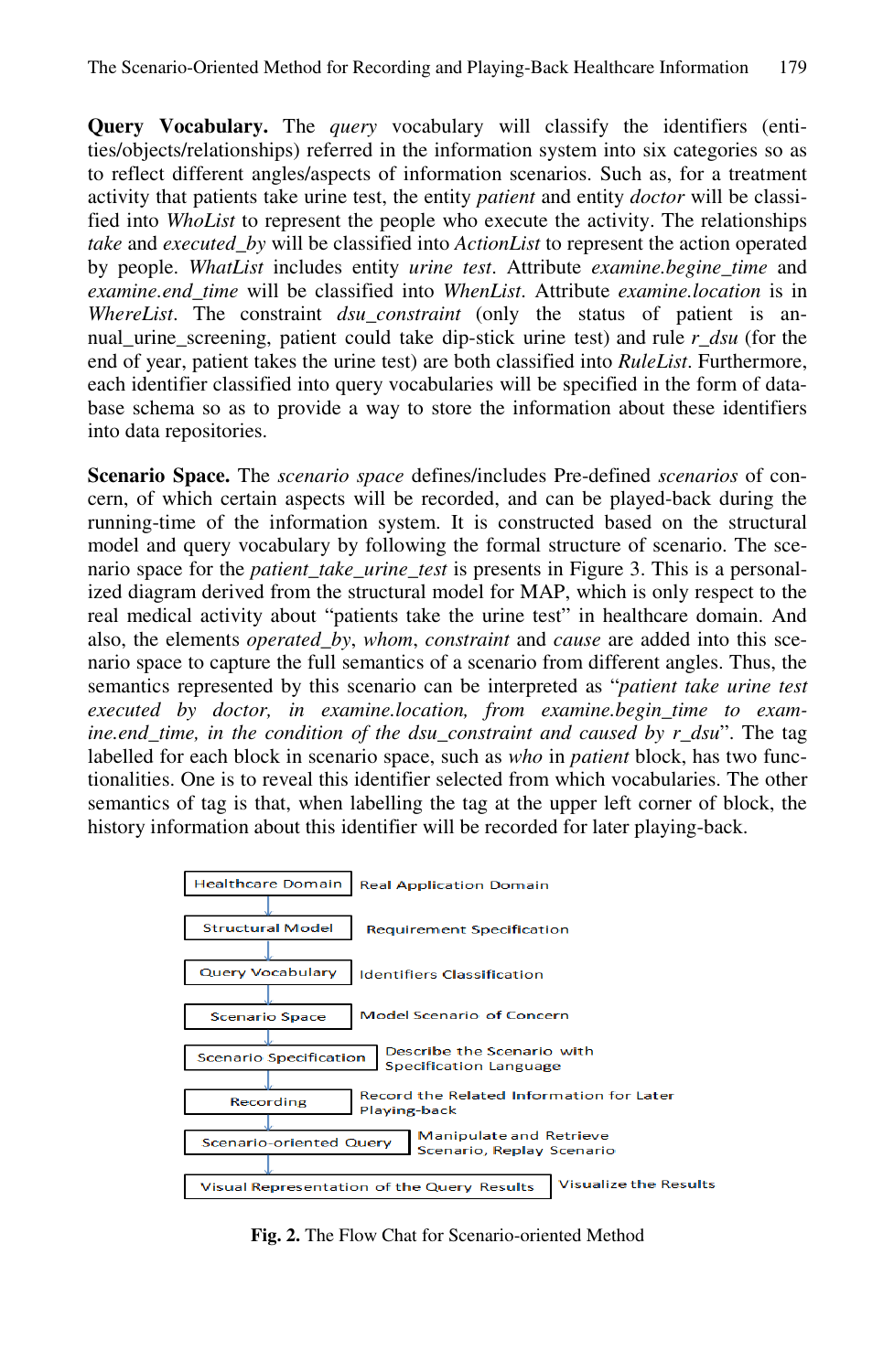

**Fig. 3.** Scenario Space for Patient Take Urine Test

**Scenario Specification Language.** In this research, scenario can be represented either by a graphical modelling (scenario space) or by a *scenario specification* language. Figure 4 shows the description of scenario "patient take urine test" that users are interested in. The *Header* element provides the descriptive information regarding a simple scenario. The *Id* element is used to provide unique identification for this scenario. The *Author* element presents the people who designed this simple scenario. The *Access* Right element represents the authority of this scenario. Each simple scenario has a life-cycle in the system. Therefore, the *Design\_Time* is used to describe the beginning time of simple scenario and *Terminate\_Time* represents the end time of this scenario. The *Cause* element is used to specify the rule that starts the execution of process. It interprets "for what reasons" in the semantics of scenario. The *Constraint*  element specifies some rules to standardize a process. It interprets "under what conditions" in the semantics of scenario. The *Process* element is the main component of simple scenario. It interprets "who did what by whom, in what time and where" in healthcare domain. Since the syntax of scenario specification language is defined by XML Schema, the description of scenario could be expressive to specify the usercentred domain knowledge not by programming language, and these information clusters could be managed by computerized approach.

**Recording.** While specifying the scenario *patient\_take\_urine\_test* and labelling the tag for its identifiers, the related information will be specified to be recorded. The recording mechanism divides these information clusters into two parts and employs different methods to store them separately. The *domain information recording* will record the information sources of identifiers referred in this scenario. When an identifier is tagged in the scenario space, such as tag *whom* for *doctor*, the system begins to record information about this identifier. Each identifier (e.g. doctor) will have many instances (e.g. Jan, Patrick) with real data values in data repository. And for each instance, its whole changing history will also be recorded by default. The *scenario recording* is used to record the relationships among identifiers that constitute the scenario *patient\_take\_urine\_test*. This scenario specification (shown in Figure 4) will generate many instances (e.g. Peter take his urine test) obtained by a XML document.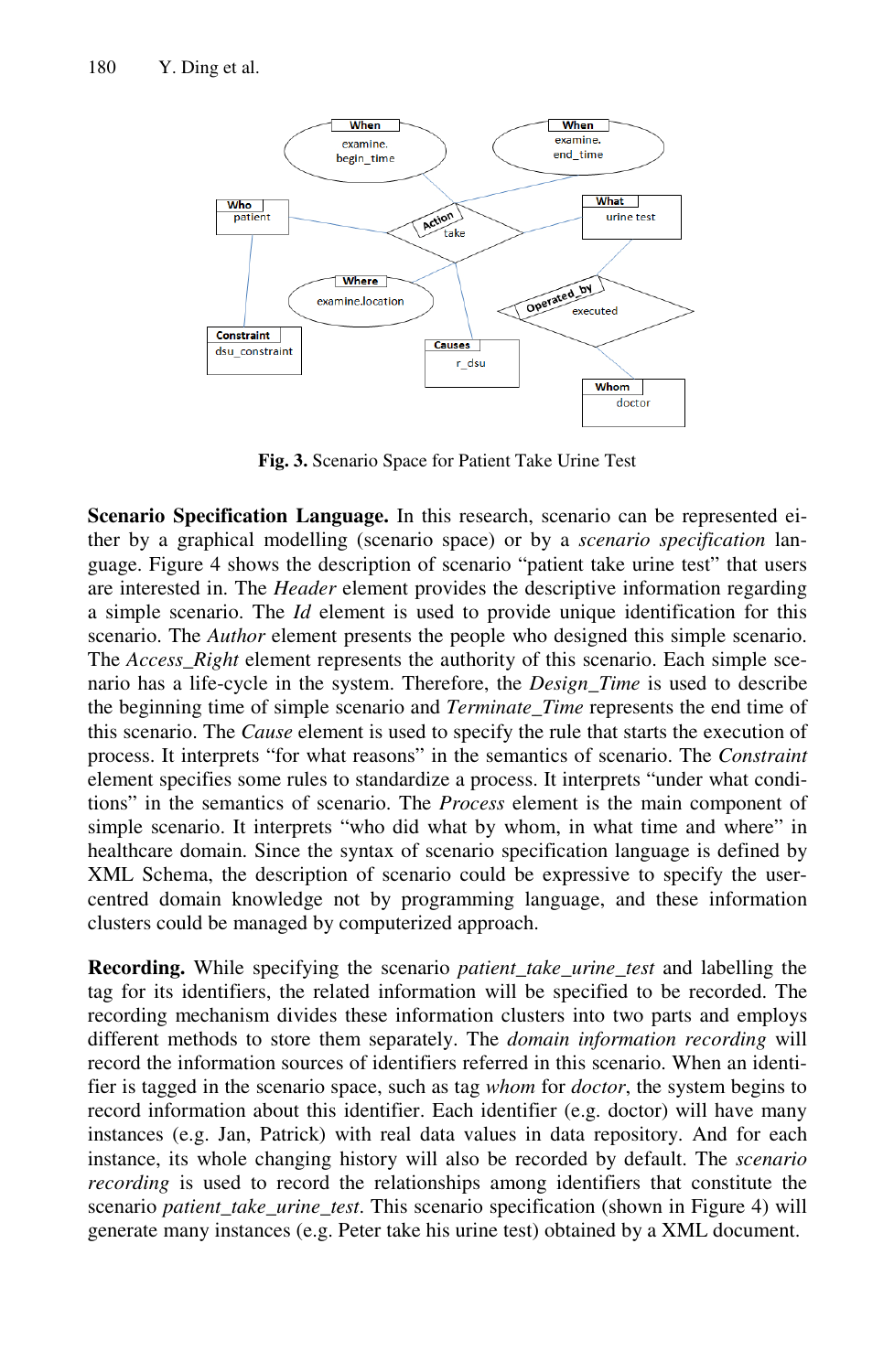

**Fig. 4.** The Specification for Scenario *Patient\_Take\_Urine\_Test* 

The instance of identifier referred in the scenario instance is specified by its ID in the XML document. When retrieving this scenario, the system will access real values of the object instance pointed by its ID from database directly and represent them under the structure specified by the scenario.

**Scenario-oriented Query.** After recording the needed information, how to formulate queries in the terms of path through scenario space to trace the changing history of specific information unit is the next phase of our method. The comprehensive query clause REPLAY SCENARIO statement is adopted here as the main tool to formulate the specific history queries. Based on the scenario space shown in Figure 3, several history queries could be expressed from different angles in high levels. These questions include: "what…?"; "where…?"; "when…?"; "who…?"; "how…?"; "why…?" or the whole evolution process. Some examples are presented as following:

*Task*: who did take the urine test, in what time, where and executed by whom? *Command*: **REPLAY Scenario[name="patient\_take\_urine\_test"] FROM Who, When, Where, Whom;** 

*Task:* When did Peter take what test, the reason and what's the test result? *Command*: **REPLAY Scenario[name = "patient\_take\_urine\_test"] FROM What, Cause WHERE Who[name = "Peter"];** 

In MAP case, one of the most complex question is that "how to review a patient's therapy history of MAP". Assume that we have specified the needed simple scenario, such as patient take urine test, moreover, the complex scenario represents the therapy history is also constructed. Thus, the command for querying this question can be seen as follows:

*Task*: Review the Peter's therapy history of MAP; *Command*: **REPLAY Scenario[name="patient's\_therapy\_history\_of\_MAP"] WHERE Who[name="Peter"];**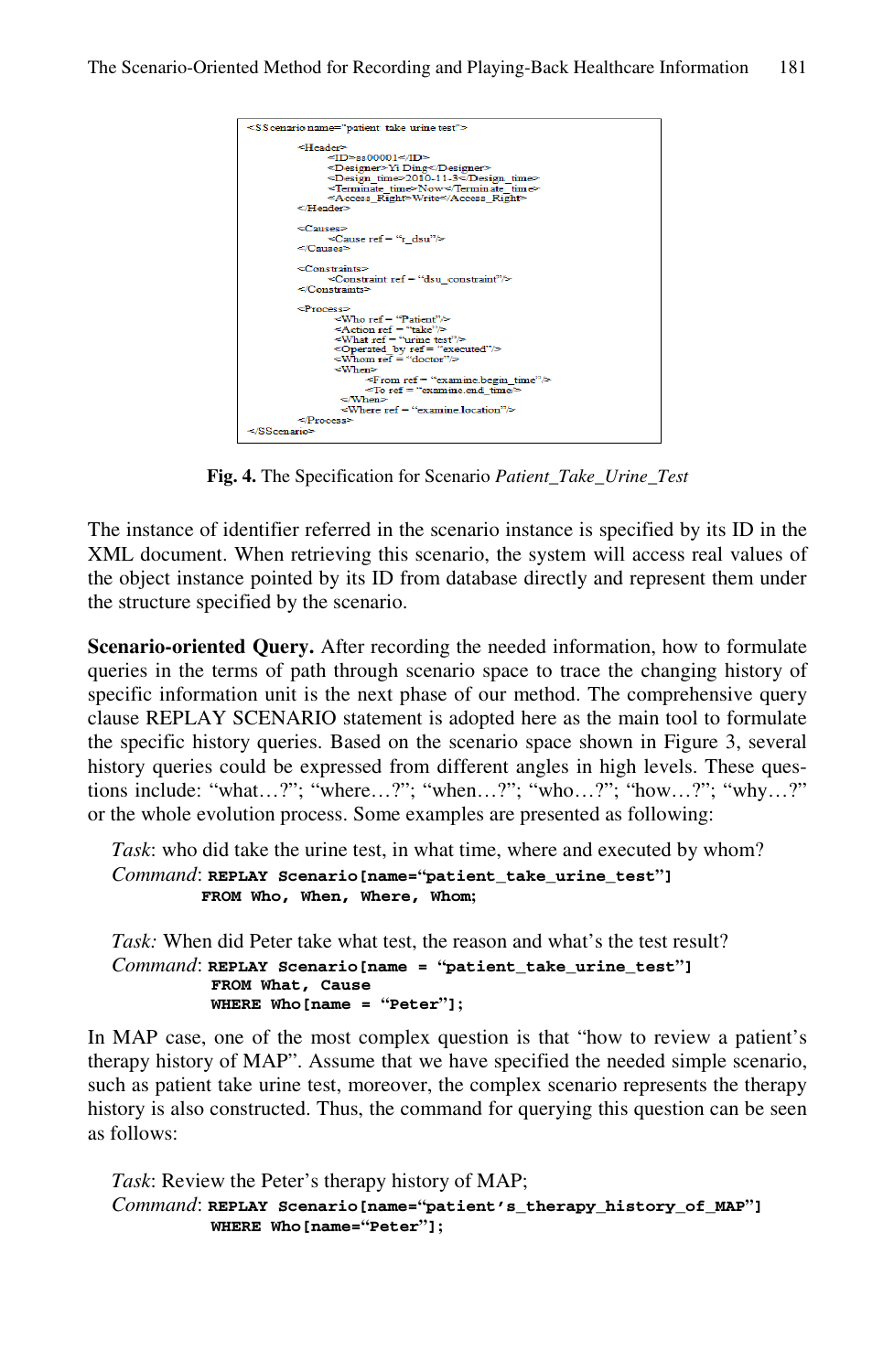Some expected results are presented as follows:

Peter takes DSU (result is negative) executed *by* Jan, *in* Lab 201 *from* 2010-12-1 10:00 *to* 2010-12-1 10:34, *for the reason:* the end of 2010, Peter take DSU test (rule r\_dsu);

Peter takes ACR (result is 60mg/l) executed *by* Jan, *in* Lab 202 *at* 2010-12-2 11:00, *under conditions:* Peter.state = micro-albuminuria-screening, *for the reason*: if the result of DSU is negative, take ACR test;

Peter get referral note (nephrology) created *by* Kevin, *in* Lab 101 *at* 2011-6-4 12:05, *under conditions:* Peter.state = NPH, *for the reason*: CMA6 (if ACR>200mg/l, place patient into NPH state) and NPH1 (if the state of patient is NPH, then create referral note for patient).

Combining with query-response approach and information visualisation technology, and also considering the content comprehension to human sense, we will list our results as writing a set of sentences in the form of "who did what by whom, in where and when, under what conditions and for what reasons".

## **5 An Architecture to Implement the Scenario-Oriented Method**

Figure 5 shows a proposed implementation architecture, which demonstrates the applicability of the method, to support the idea of playing-back healthcare information within the context of scenario. There are six main components in the architecture: 1) an user interface; 2) a scenario modelling component; 3) a recording component; 4) a real-time information system; 5) a scenario language component; 6) a replaying component.

The *real-time information system* component is mainly used to execute the real medical activities in a computerized way. The *User Interface* component provides the functionalities for end users to manage the real-time information system. It also enables users to construct and update the scenario model representing their specific history queries on healthcare information. In addition, the *User Interface* provides the functionalities to manage the life-cycle of scenario as well as replay the changing history of focused information units and visualize the results to make it human understandable (an example of visualizing the replaying history information can be found in [14]). The *Scenario Modelling* provides a recording mechanism to specify what kind of information needed to be recorded at conceptual level. In addition to this, it also enables end users to construct their specific *scenario* by integrating the different information and knowledge elements together based on certain logical relationships. The *Recording* component provides the ability to implement the recording mechanism to store the information clusters specified to be recorded into data repository by using DBMS instance. Domain information recording and scenario recording are employed to record the needed information from two directions. In order to manage the scenario in a computerized way, the *Scenario Language* component is mainly used to support the scenario specification, manipulation, and querying. Furthermore, comparing to the static text information provided by using the SELECT statement, the *Replay* component has the ability to translate the concerned scenario streams into a visual representation so as to take advantage of the human eye's broad bandwidth pathway into the mind to allow users to see, explore, and understand the healthcare information.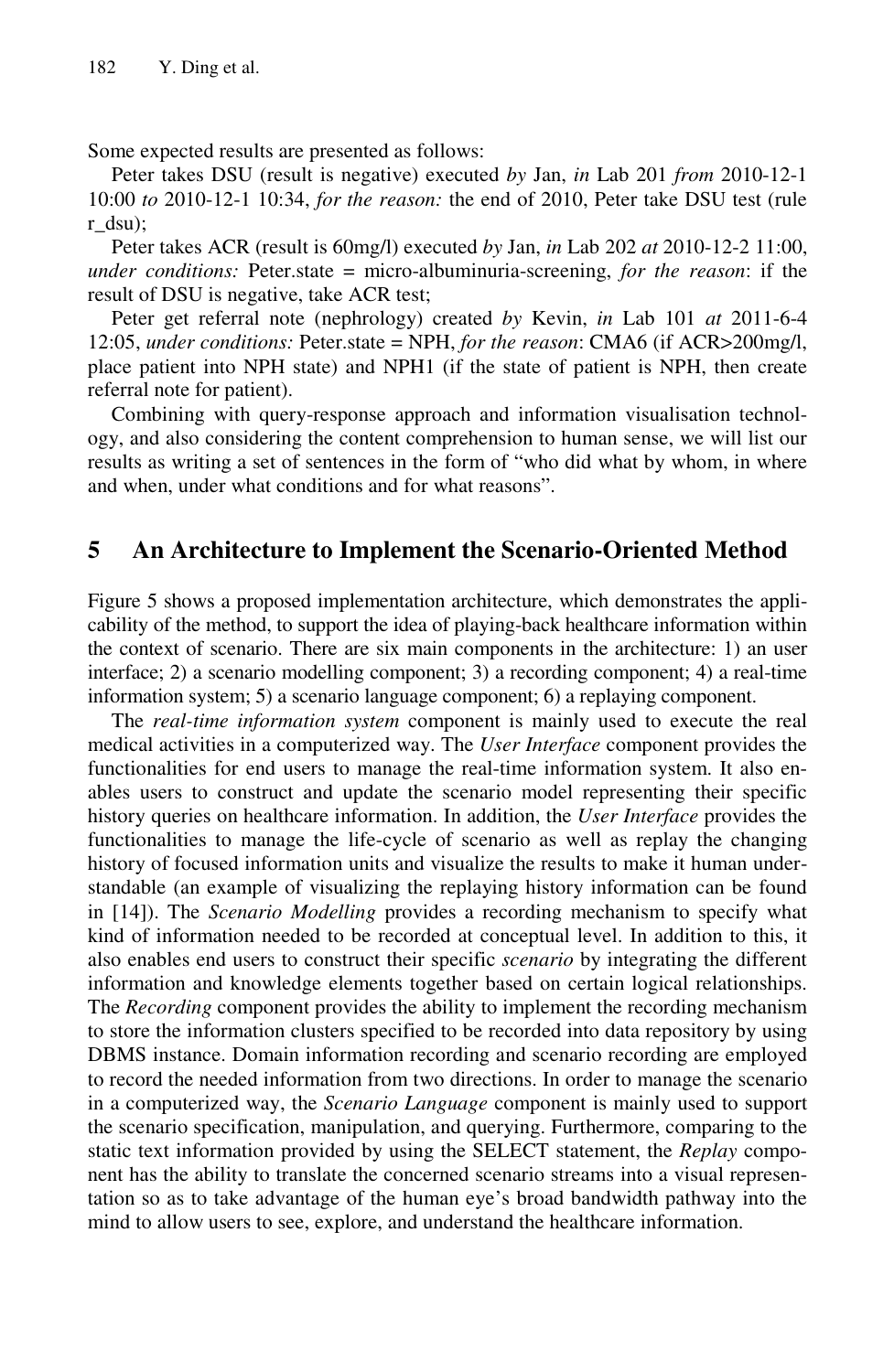

**Fig. 5.** An Implementation Architecture

## **6 Conclusion**

Computerizing best practice in the form of healthcare information not only involves the domain knowledge specification and execution, but also involves the ability of replaying to enhance the reporting and decision-support capabilities in the organization. This paper proposes a *scenario-oriented method*, for supporting the idea of playing-back healthcare information. The healthcare domain is of particular benefit to the employing of scenario-oriented method. As this method is for supporting the playingback of general *complex information*, it would also be of help to other application domains, such as aviation, personal information management, etc.

This work presented here is part of on-going research. As to the next step of this research, a prototype system with more comprehensive case study will be implemented to demonstrate the applicability of the scenario-oriented method and the implementation architecture.

## **References**

- 1. Jarke, M., Bui, X., Carroll, J.: Scenario Management: An Interdisciplinary Approach. Requirements Engineering 3(3-4), 155–173 (1998)
- 2. Becher, M., Endres-Niggemeyer, B., Fichtner, G.: Scenario forms for web information seeking and summarizing in bone. In: COLING 2002: Proceedings of the 2002 Conference on Multilingual Summarization, pp. 1–8 (2002)
- 3. Chu, W., Johnson, D., Zhu, Q., Kangerloo, H.: Scenario-based information retrieval in a medical digital library. In: International Conference on Digital Libraries: Research and Practice, Kyoto, pp. 440–448 (2000)
- 4. Liu, Z., Chu, W.W.: Knowledge-based query expansion to support scenario-specific retrieval of medical free text. Information Retrieval 10(2), 173–202 (2007)
- 5. Liu, Z., Chu, W.W.: Knowledge-based query expansion to support scenario-specific retrieval of medical free text. In: SAC 2005: Proceedings of the 2005 ACM Symposium on Applied Computing, pp. 1076–1083 (2005)